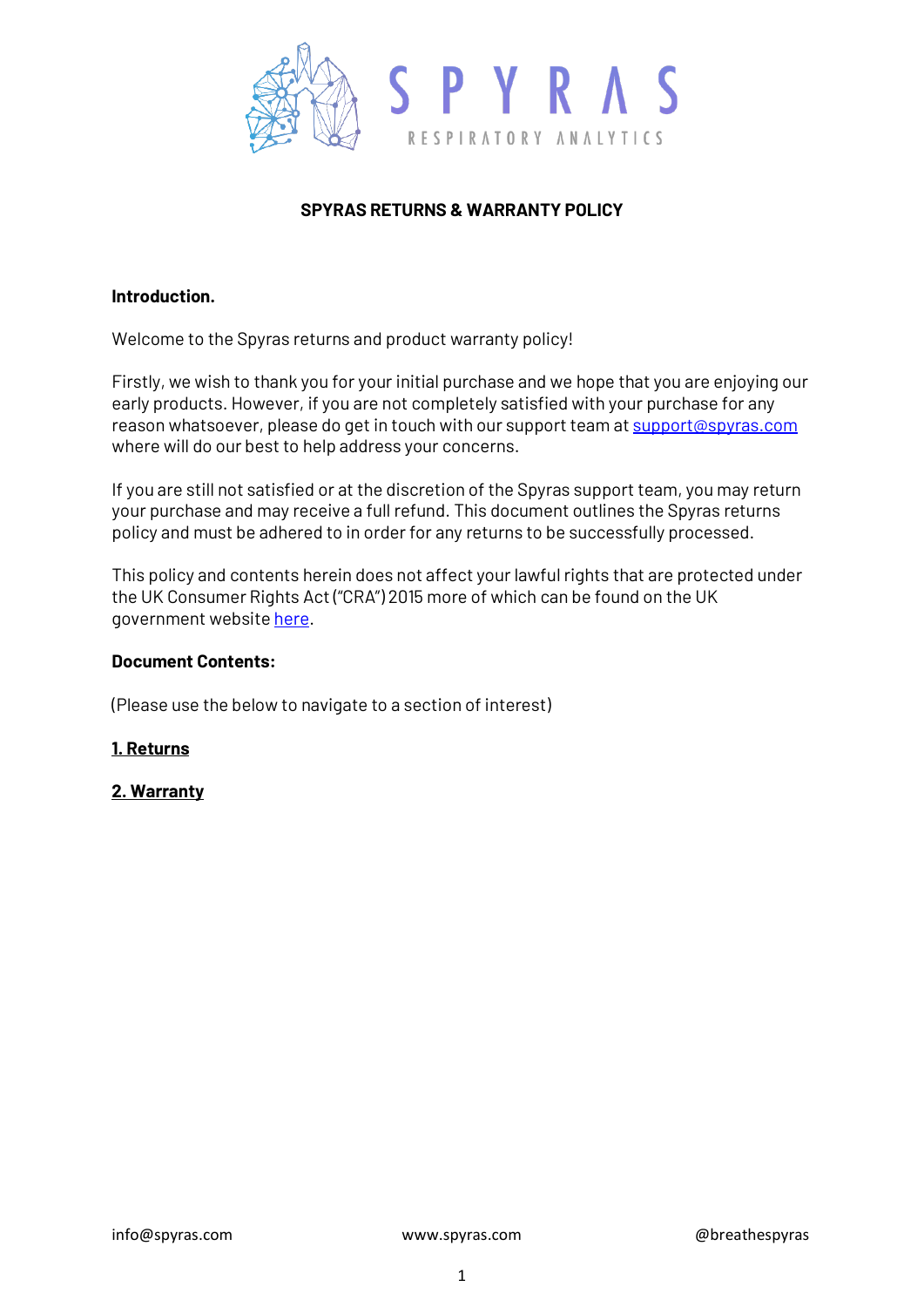

## **1. Returns**

## **The Cooling-off period**

If you have changed your mind since you placed your order with us, you have the right under the CRA to cancel a purchase or return a delivered item, for any reason, within fourteen (14) days. This period commences from the date of confirmed delivery to you.

In order to be eligible for this period and for Spyras to take receipt of items the following conditions must be met:

- 1) Due to the nature of Spyras products, the smart adaptor and sensors must be unused due to hygiene and the recent coronavirus pandemic.
- 2) The packaging must be as originally supplied and not damaged. This means that the sticker seal, that holds the packaging shut, must be intact. We will not accept a return if this sticker has been tampered with or removed entirely for safety and hygiene purposes.
- 3) All the components must be present as originally supplied.
- 4) The items you received must have been paid for in full originally
- 5) You comply with this returns procedure.

If the above criteria have been met, then the following process must be followed for returning the delivered item:

- 1) Emai[l returns@spyras.com](mailto:returns@spyras.com) with a subject line containing your order number and your wish to return the item.
- 2) Print our returns form and fill out the required areas to place inside your returning package. If you have more items to return than space allows on the form, please print another form and include the copies as required with your return.
- 3) Package up the goods you wish to return along with the returns form(s). Please note that it is your responsibility to adequately package the goods, if damage occurs during transit, Spyras is not responsible for such and may affect your eligibility for a refund.
- 4) Ship the goods to Spyras as per the address on the returns form. You are responsible for the shipping costs as this will be non-refundable.
- 5) We strongly suggest that when you ship an item to Spyras you place the item with tracking eligibility to ensure it gets to us safe and sound alongside getting a receipt confirming the date of shipment.
- 6) Upon successful receipt, we will begin processing the repayment to you subject to:
	- a. Used and opened mask adaptor, sensors and attachment clips.
	- b. Costs associated with loss, theft, or damage to any items when returned.
	- c. If between the initial delivery of goods and your return delivery eclipsing the 14-day return period, we may ask to see proof of shipment date in order to process your item. You must ship your item to us before the 14-day period expires.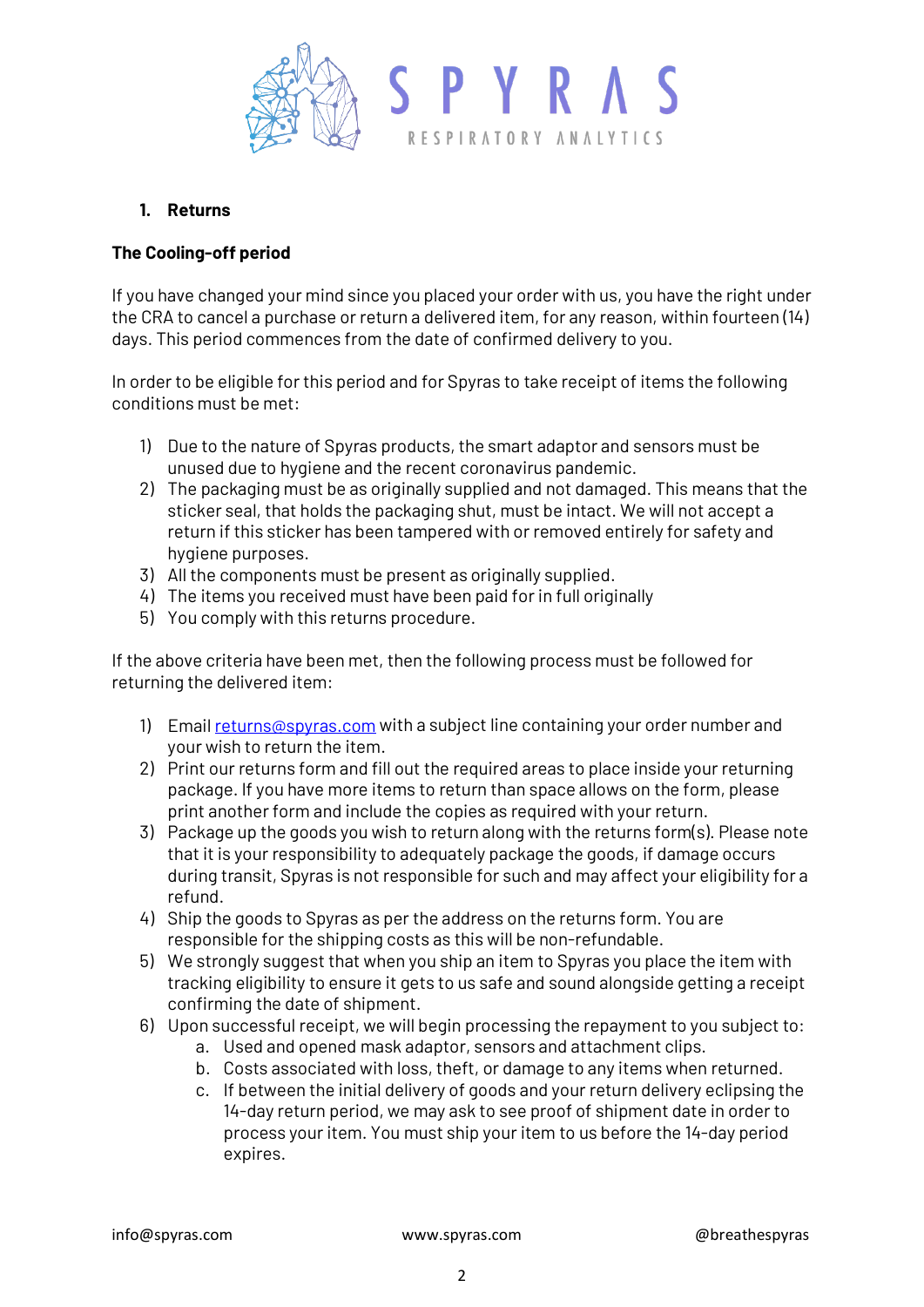

- 7) Upon successful refund request, Spyras will process the refund and credit will be applied to your original method of payment. Please allow us 30 days in order for the credit to be applied to your account.
- 8) The original delivery costs of the order will be deducted from the refund and if the order had free shipping applied at the cost of Spyras, the cost of such as sated in our Delivery Policy will be deducted against the cost of the refunding original item.

If you have any questions regarding our returns during the cooling of period, please get in contact o[n returns@spyras.com](mailto:returns@spyras.com) where we will do our best to help with your enquiry.

## **Damaged or Faulty Goods**

As per your right under Part 1 Chapter 2 of the CRA if the product you have purchased is delivered damaged, faulty in nature or an issue develops during the first 30 days from delivery, you will be entitled to a full refund or replacement at no further cost to you. Please be in touch wit[h returns@spyras.com](mailto:returns@spyras.com) who will liaise with you on the issue. We ask then when you get in touch, please detail your order number in the subject line and take photos to describe the issue you are suffering from to help speed up the process.

#### **Improper Returns**

This Policy has been set in order to create a process in which both parties can understand, follow and adhere by to speed any refund and return process up. Failure to comply with the conditions will abstain your legal right to a refund or exchange that will also cause the following:

- If a product has been returned noncompliant as to the procedure set out in this Policy, we will retain the product until redelivery can be scheduled back to you at your cost.
- If no payment for redelivery is made within fourteen (14) days from when the returned item was taken in by Spyras, said product may be disposed or destroyed at the sole discretion of Spyras without any liability from you.

# **2. WARRANTY**

Spyras provides a limited warranty period of one (1) year on our physical products. This limited warranty covers any defects in material or workmanship under normal use during the warranty period.